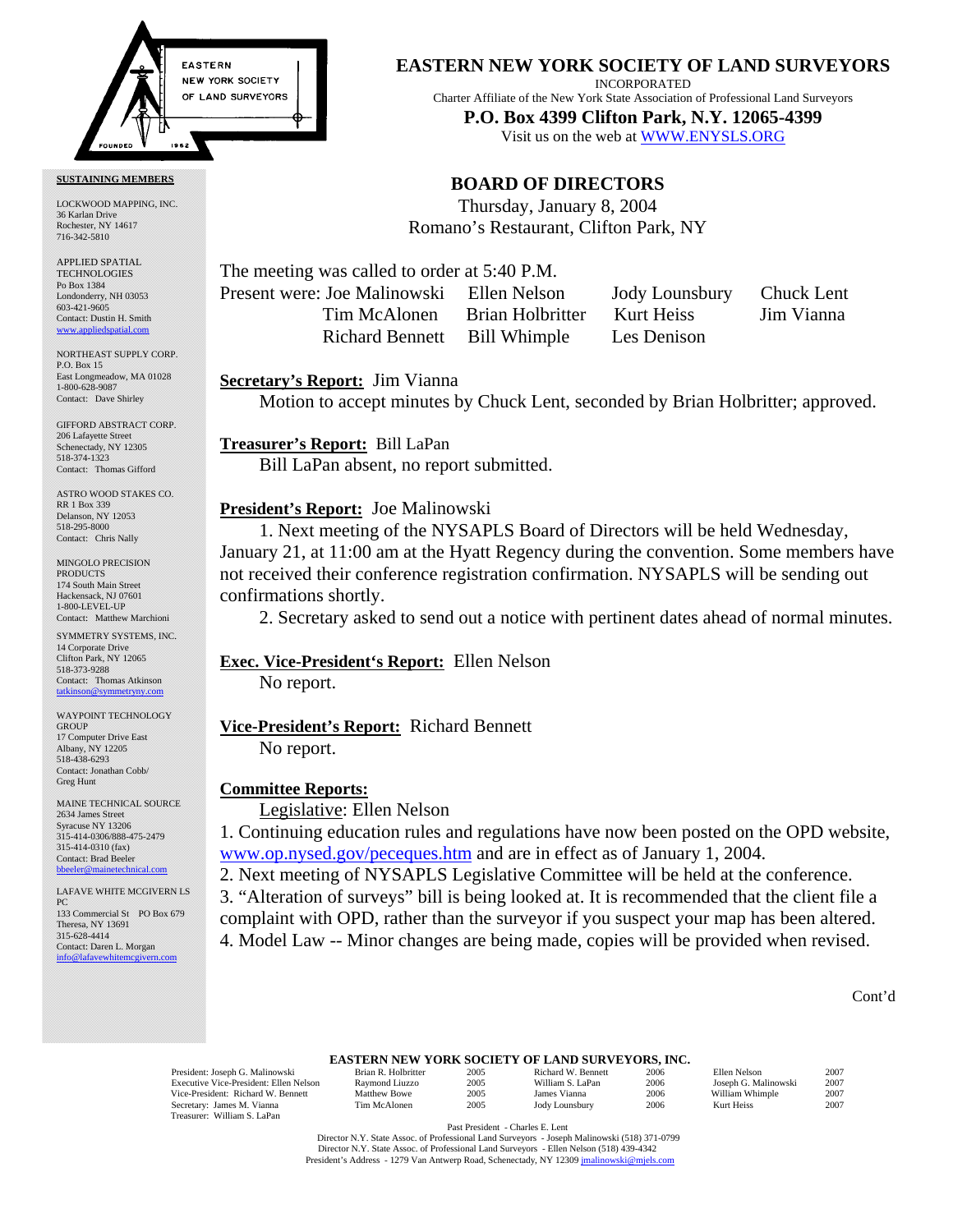#### **SUSTAINING MEMBERS**

LOCKWOOD MAPPING, INC. 36 Karlan Drive Rochester, NY 14617 716-342-5810

APPLIED SPATIAL **TECHNOLOGIES** Po Box 1384 Londonderry, NH 03053 603-421-9605 Contact: Dustin H. Smith <www.appliedspatial.com>

NORTHEAST SUPPLY CORP. P.O. Box 15 East Longmeadow, MA 01028 1-800-628-9087 Contact: Dave Shirley

GIFFORD ABSTRACT CORP. 206 Lafayette Street Schenectady, NY 12305 518-374-1323 Contact: Thomas Gifford

ASTRO WOOD STAKES CO. RR 1 Box 339 Delanson, NY 12053 518-295-8000 Contact: Chris Nally

MINGOLO PRECISION PRODUCTS 174 South Main Street Hackensack, NJ 07601 1-800-LEVEL-UP Contact: Matthew Marchioni

SYMMETRY SYSTEMS, INC. 14 Corporate Drive Clifton Park, NY 12065 518-373-9288 Contact: Thomas Atkinson

[tatkinson@symmetryny.com](mailto:tatkinson@symmetryny.com) WAYPOINT TECHNOLOGY

GROUP 17 Computer Drive East Albany, NY 12205 518-438-6293 Contact: Jonathan Cobb/ Greg Hunt

MAINE TECHNICAL SOURCE 2634 James Street Syracuse NY 13206 315-414-0306/888-475-2479 315-414-0310 (fax) Contact: Brad Beeler [bbeeler@mainetechnical.com](MAILTO:bbeeler@mainetechnical.com)

LAFAVE WHITE MCGIVERN LS PC 133 Commercial St PO Box 679 Theresa, NY 13691 315-628-4414 Contact: Daren L. Morgan [info@lafavewhitemcgivern.com](MAILTO:info@lafavewhitemcgivern.com)

# **BOARD OF DIRECTORS CONT'D**

Thursday, January 8, 2004 Romano's Restaurant, Halfmoon, NY

# Scholastic Development: Ellen Nelson

1. Trigstar packets are now available and can be obtained from Ellen. Deadline for the test to be completed and sent into NYSAPLS is May  $1<sup>st</sup>$  2004. Discussion on merits of sending out a notification letter to area schools advising them of the Trigstar program. All members are encouraged to participate in this worthwhile project. Additional information can be found on the ACSM website [www.acsm.net/trigstar/.](www.acsm.net/trigstar/) 

#### Scholarship: Ellen Nelson/Brian Holbritter

1. University of Maine is currently looking for additional scholarship programs/funding. Eastern scholarship currently goes to a Paul Smith student. Suggestion to make all surveying schools aware of Eastern's scholarship. Ellen and Brian to develop a list of colleges to be considered. Discussion on creating a web link to inform students of our scholarship and increase participation.

## Conference: Ellen Nelson

1. Next meeting will be January 14, 2004 @ 6:00 PM at MJ Engineering, topics and speakers to be discussed.

2. NYSAPLS education committee expressed concerns over amount of hours being provided for continuing education.

3. The conference center and classrooms will be made available similar to last time.

4. Work is progressing and on time track. Committee assignments will be set.

## Website: Kurt Heiss

- 1. ENYSLS website has been revised and updated. New picture page added.
- 2. A typical survey map will be posted with explanations etc. similar to our brochure.
- 3. Security access has been strengthened.
- 4. Send Proprietors List corrections/updates to Jim Vianna.

### Continuing Education: Chuck Lent/Jody Lounsbury

1. Knud Hermansen recovering from recent surgery.

2. Planning for a fall seminar at the Hilton Garden. Date to be reserved and will try not to interfere with Vermont and Mass. Conferences. Topics being researched. 3. NYSAPLS will be putting on a spring seminar.

#### Program:

1. Charlie Hartnett to talk about his consulting work for OPD at March general membership meeting.

2. Input is needed from members on general membership meeting presentations.

Cont'd

#### **EASTERN NEW YORK SOCIETY OF LAND SURVEYORS, INC.**

| President: Joseph G. Malinowski        | Brian R. Holbritter | 2005 | Richard W. Bennett    | 2006 | Ellen Nelson         | 2007 |
|----------------------------------------|---------------------|------|-----------------------|------|----------------------|------|
| Executive Vice-President: Ellen Nelson | Raymond Liuzzo      | 2005 | William S. LaPan      | 2006 | Joseph G. Malinowski | 2007 |
| Vice-President: Richard W. Bennett     | <b>Matthew Bowe</b> | 2005 | James Vianna          | 2006 | William Whimple      | 2007 |
| Secretary: James M. Vianna             | Tim McAlonen        | 2005 | <b>Jody Lounsbury</b> | 2006 | Kurt Heiss           | 2007 |
| Treasurer: William S. LaPan            |                     |      |                       |      |                      |      |

 Past President - Charles E. Lent Director N.Y. State Assoc. of Professional Land Surveyors - Joseph Malinowski (518) 371-0799 Director N.Y. State Assoc. of Professional Land Surveyors - Ellen Nelson (518) 439-4342 President's Address - 1279 Van Antwerp Road, Schenectady, NY 12309 jmalinowski@mjels.